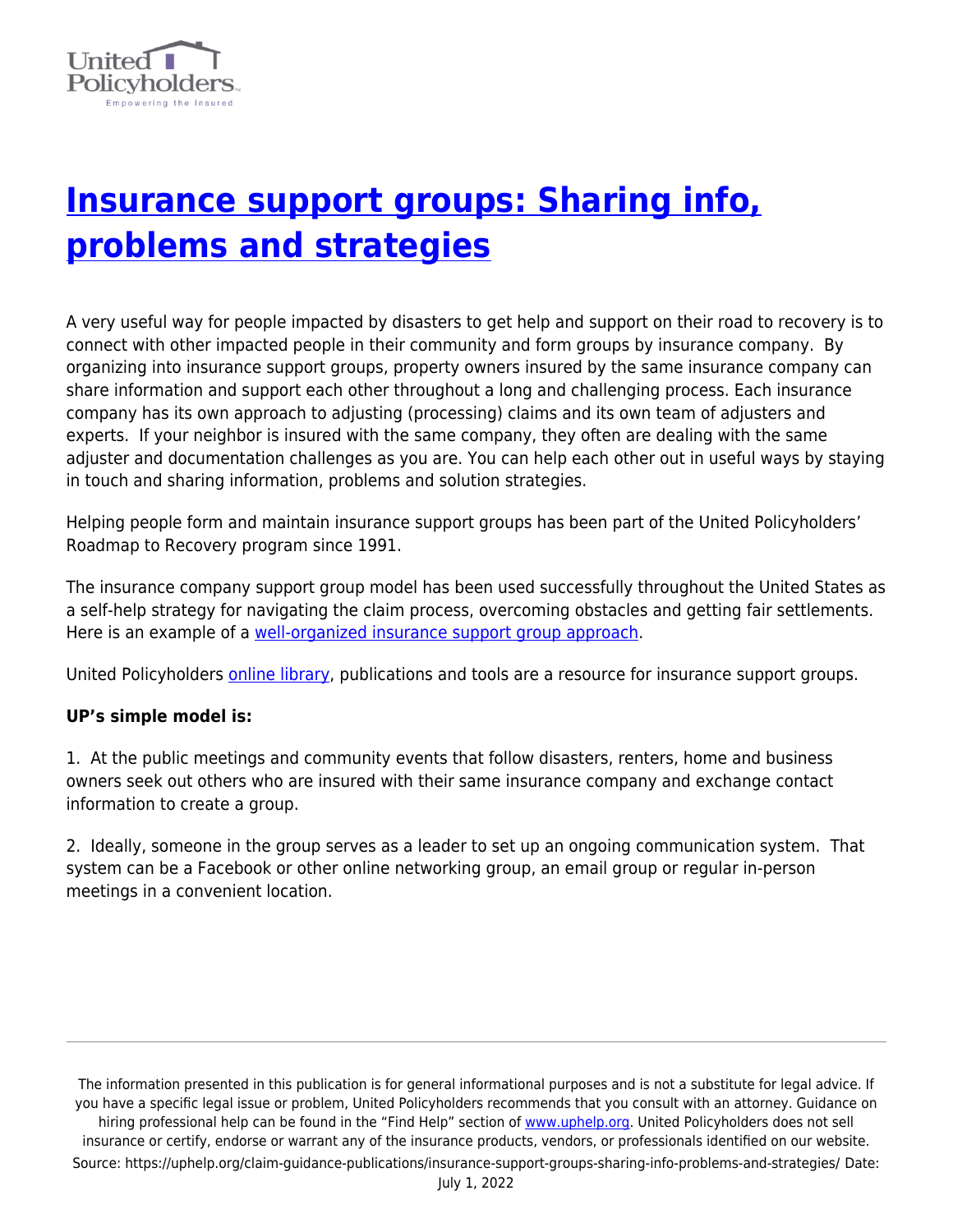

3. Insurance support groups meet periodically to share information, discuss problems and identify the issues where professional/outside input is needed.

4. In areas where UP has funding to provide local Roadmap to Recovery events such as workshops and clinics, we facilitate the formation of insurance support groups by posting signs around the room that help people find each other during and after the event.

**NOTE:** Property Owners who have lost their homes and are insured by a company that few or no neighbors are insured by should join any carrier-specific group whose meetings are convenient, or seek out a "buddy" from an earlier disaster who is insured by their same company.

## **Suggested Items for First Meeting of an Insurance Support Group**

- 1. Make sure EVERY person has a complete, current copy of their policy, including all endorsements. If they don't, help them get it via your State Insurance Department.
- 2. Define the organizational and leadership structure of the group.

a. Organize a phone tree, email list and communication system. b. Decide on a place (or places) for meetings. Does someone have a space to host group meetings? Is someone a part of a church or organization with available meeting space? c. Decide on a leader/organizer for the group

- 3. Go around the room and give each person a chance to share info or ask questions.
- Share adjuster names to identify common assignments.
- What issues have come up so far?
- What professionals are people using and are they meeting expectations?
- 4. Set the next meeting
- 5. Stay in touch and give each other support and encouragement.

The information presented in this publication is for general informational purposes and is not a substitute for legal advice. If you have a specific legal issue or problem, United Policyholders recommends that you consult with an attorney. Guidance on hiring professional help can be found in the "Find Help" section of [www.uphelp.org.](http://www.uphelp.org/) United Policyholders does not sell insurance or certify, endorse or warrant any of the insurance products, vendors, or professionals identified on our website. Source: https://uphelp.org/claim-guidance-publications/insurance-support-groups-sharing-info-problems-and-strategies/ Date: